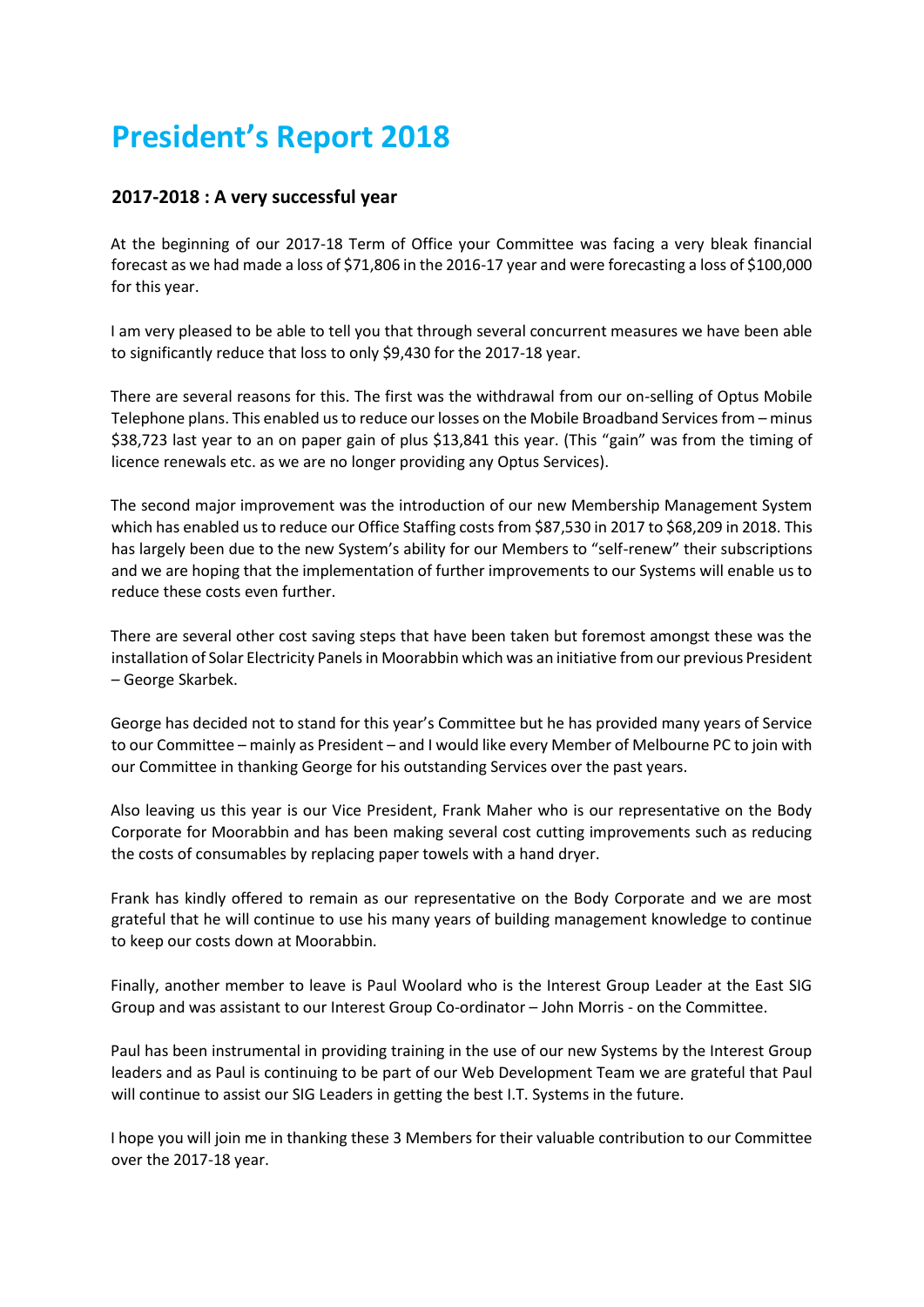#### **Committee**

We have been very fortunate in having a very talented and experienced team over the past 2 years and I am pleased to say that most of the previous Committee chose to stand for Committee again when I took over as President from George Skarbek.

This included George himself, who took on the I.T. Portfolio which I had previously held when Vice-President and the two Executive positions of Treasurer and Secretary – which are extremely demanding in both time and energy.

## **Treasurer**

Following Bill Ford's retirement we were very fortunate that Stewart Gruneklee offered to take over the position of Treasurer.

Stewart has attacked this role with great enthusiasm and has quickly mastered the intricacies of our accounts – including our new "Quick Books On-line" environment which has enabled us to gain more accurate and timely reports of our financial position.

I am very pleased to say that Stewart has volunteered to remain in the role of Treasurer for this coming year and I am very much looking forward to working with Stewart again.

#### **Secretary**

John Swale (Member number 16) has got the most in depth knowledge of the history and rules of our club and once again we were very fortunate that John volunteered to remain in the role of Secretary for the past year and again for the upcoming year.

John's workload as Secretary has been very heavy and he has been assisted on Committee by Peter Bacon. I am again pleased to say that both John and Peter have offered to continue those roles in the coming year.

#### **Vice-President**

As mentioned previously, Frank Maher has not only taken on the responsibility for the Moorabbin premises but he has provided me with extremely wise advice on some of the major decisions over the past year. In fact, Frank's Management skills are such that I have invited Frank to chair our Committee Meetings in order to improve the flow and decision making of the Committee Meetings.

This year the position of Vice-President has been accepted by Stephen Zuluaga who has been largely responsible for the promotion of our new Melbourne Computer Club initiatives via the "melcc.org.au" web site.

Stephen is also taking over the "I.T. Portfolio" from George and I am sure that Stephen's experience in I.T. Systems will be a great help in ensuring that we can further automate the Membership Management processes within Melbourne PC.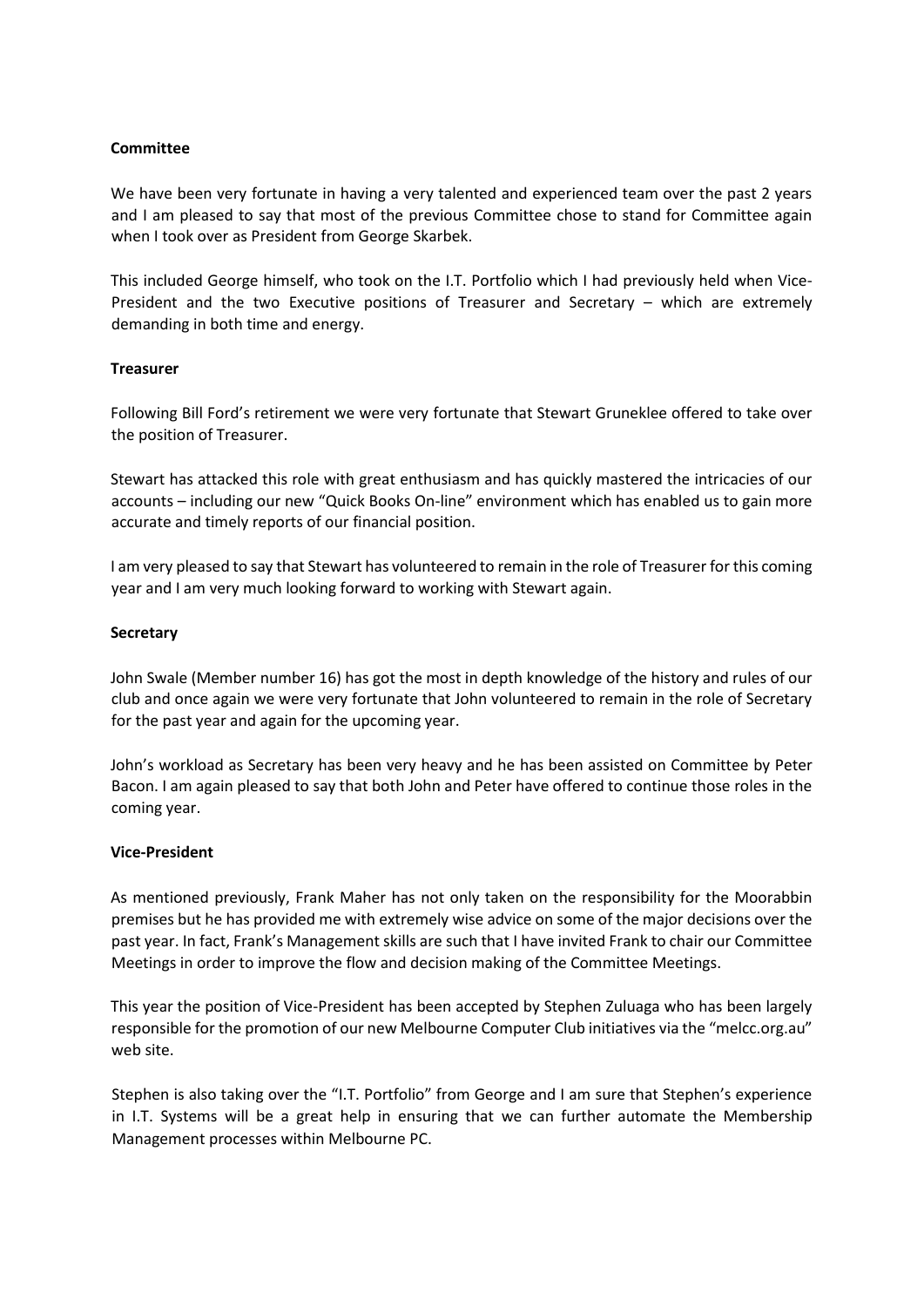## **Committee Portfolios**

Every Member of the Committee has a particular Portfolio to look after. These include:- Office 365 Management – Harry Lewis, SIG Co-ordinator – John Morris and Volunteer Co-ordinator – Phil Lew.

All of these have been managed exceedingly well over the 2017-18 year and I am very pleased to say that all 3 Members have elected to remain in those positions for the coming year.

You can be assured that your Club is in good hands with the experience that these folks bring to their Portfolios and I am very much looking forward to working with all of them in the coming year.

#### **Promoting our club**

#### **The Melbourne Computer Club** – a great success from the start !!!

Last year George informed you that the Committee had registered the business name "The Melbourne Computer Club".

This year, we have firmly established that arm of our Group as a credible organisation with many new Facebook and Meetup subscribers and many of those new subscribers have become Members of our Group.

In fact 2 of the new Members of our incoming Committee – Hugh McDonald and Bahador Nayebifar came to us via the Microcontroller Moorabbin arm of the Melbourne Computer Club.

We have held several exciting "Events" under the arm of our "Computer Club" and some of our longer established Groups such as the Essendon Group have renamed themselves as the "Essendon Computer Club".

This does not imply a change in our basic ethos of "Members helping Members' – in fact to the contrary – but it does enable us to recruit younger Members who have the skills to assist us with some of the more modern "Computer Skills" so that we can indeed continue to help our existing Members.

#### **Other matters**

As George reported last year, our Office Manager – Dianne Vogt-Keldermans went on permanent sick leave in January 2017.

On January 25th 2018 Ms Vogt-Keldermans was granted a Diversion Order by the Moorabbin Magistrates Court provided that she wrote a letter apologising to all Members of our Group.

The contents of that letter are as follows:-

"Dear Members of Melbourne PC User Group Inc.,

My name is Dianne Vogt-Keldermans, on the 25<sup>th</sup> January 2018 I appeared before the Moorabbin Magistrates Court regarding allegations made by Melbourne PC User Group Inc. of altering nine proxy votes.